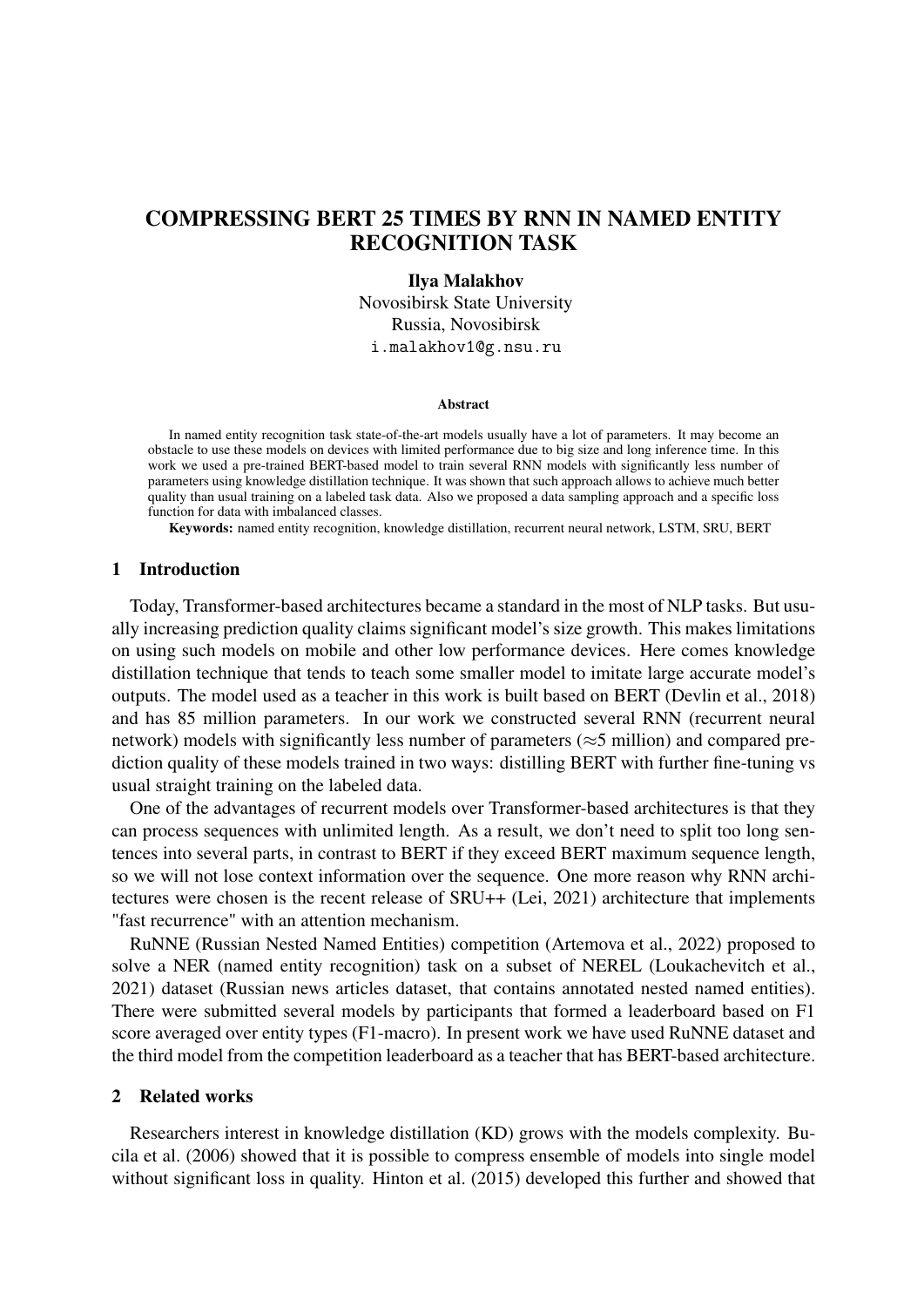approximation large model's classes probabilities prediction in classification task is equivalent to minimizing MSE (mean squared error) between teacher and student output logits. So we used MSE for distillation training. Also they have used additional trick named "softmaxtemperature" (T), but since our models is significantly larger it is hard to find such hyperparameter so we didn't use it (T=1).

[Chen et al. \(2017\)](#page-5-4) investigates on KD in object detection task using convolutional neural networks (CNN) and proposes using a one stage training using combined loss: classification loss plus loss measuring distance between teacher and student output. In our work we decided not to use this approach due to small dataset size and have split training in two stages.

[Sanh et al. \(2019\)](#page-6-2) and [Turc et al. \(2019\)](#page-6-3) proposed using KD training technique for BERT to significantly reduce number of parameters. For student they are using the same architecture as a teacher but with reduced number of layers and their dimensions. We are trying to use similar approach for different teacher and student architectures and our best student model has less parameter than smallest model by [Turc et al. \(2019\)](#page-6-3) (BERT-Tiny). Also [Turc et al. \(2019\)](#page-6-3) showed that distillation approach usually outperforms common training on labeled set.

### <span id="page-1-0"></span>3 Methodology

Our knowledge distillation approach is as follows: approximate teacher model's output distribution by student models through minimizing mean squared error (MSE) on a big dataset of unlabeled texts, then fine-tune students on a labeled data. Also we tried to train models without distillation step and compared achieved results.

Datasets. The main dataset in this work is the above mentioned RuNNE dataset, that contains 29 different entity types [\(Table 2\)](#page-4-0). It was used for NER training and quality evaluation based on F1-macro score. But since it is too small ( $\approx$ 5k sentences in train part after splitting into sentences), for BERT approximation we decided to take larger dataset. For that we used raw texts from Gazeta [\(Gusev, 2020\)](#page-5-5) dataset that also consists of Russian news articles. Due to a large size of full Gazeta, only test part of it was used  $(\approx 220k$  sentences after splitting into sentences).

Texts from each dataset were split into sentences by razdel sentenizer [\(Kukushkin, 2018\)](#page-6-4) and then tokenized using WordPiece-based BertTokenizer from HuggingFace transformers library [\(Wolf et al., 2020\)](#page-6-5). Than each token in RuNNE dataset was labeled with 29 BILOU (Beginning, Inside, Last, Outside, Unit) tags (one tag for each entity type) based on annotated entities. So we have 29 sequence tagging tasks.

Teacher. As was mentioned above we are using BERT-based model (further BERT) from RuNNE competition leaderboard that achieved 0.743 F1-macro score on the main task. This score doesn't pay attention to "few-shot" entity types (with too small occurrences). We have used F1-macro score averaged over all entity types (including "few-shot") types as target metric. So we measured quality of the teacher by our metric and got 0.711.

Students. Our main goal is to try mimicking BERT model by more lightweight RNN-based models. For this purpose we have built 3 models. As we are approximating BERT outputs each model uses same tokenization method and embeddings layer as BERT. Each model consists of three sequential parts: "conv" part, "rnn" part and "ner heads". "Conv" part and "ner heads" are identical for each model. "Conv" is two layers of stacked parallel 3 convolutions with kernel sizes 1, 3 and 5 and ReLU activation with BatchNorm [\(Ioffe and Szegedy, 2015\)](#page-5-6). At the last convolution layer we reduce hidden vector size from 768 to  $(384 = 768/2)$  to reduce number of parameters. "Ner heads" are just 29 (for each entity type) parallel linear fully connected layers with output vector of size 5 for 5 BILOU tags. Models differ in "rnn" part: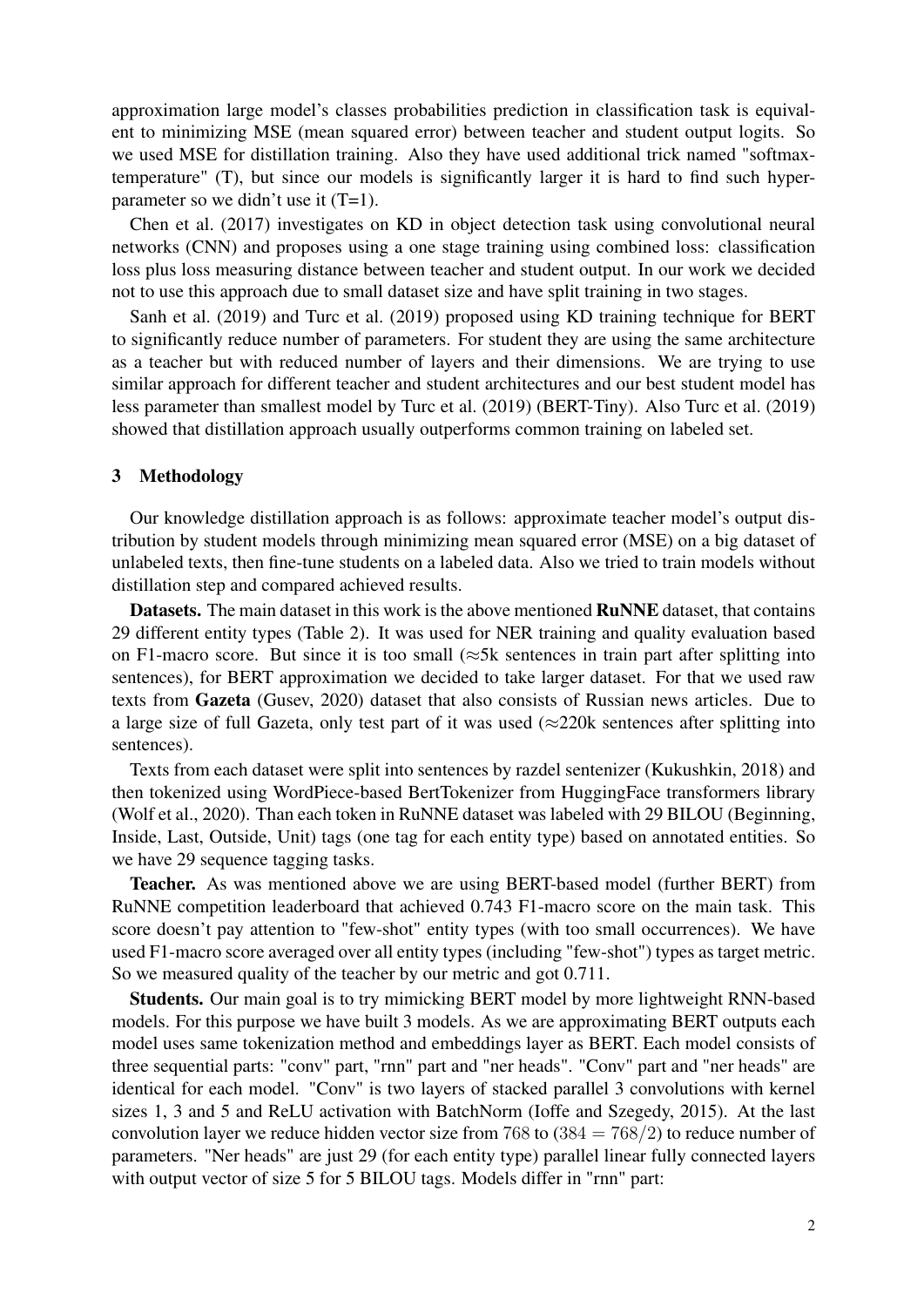- the first model has 4 bidirectional LSTM layers [\(Hochreiter and Schmidhuber, 1997\)](#page-5-7) (further CLSTM model)
- the second model has 4 bidirectional SRU layers [\(Lei et al., 2017\)](#page-6-6) (further CSRU model)

<span id="page-2-0"></span>• the third model has 4 bidirectional SRU++ layers [\(Lei, 2021\)](#page-6-0) (further CSRU++ model) After each layer except the last one we applied dropout [\(Srivastava et al., 2014\)](#page-6-7) with 0.1 rate. Models architecture is graphically presented at [Figure 1.](#page-2-0)



Figure 1: RNN-based student models architecture. Here  $i$ ,  $o$ ,  $h$  and  $c$  are hidden vector sizes for each token at specified stage. For the first conv layer  $i = 0 = 768$ . For the second conv layer  $i = 768, o = 384.$ 

### <span id="page-2-1"></span>3.1 BERT distillation on Gazeta

At the first stage each model was trained to minimize MSE loss between self outputs (logits) and BERT outputs on Gazeta dataset using AdamW [\(Loshchilov and Hutter, 2017\)](#page-6-8) optimizer with default betas, 0.01 weight decay and initial learning rate =  $1e-2$  decreasing up to  $1e-4$ through multiplying by 0.5 when F1-macro score stops increasing on RuNNE test dataset.

#### 3.2 Fine tuning on RuNNE

Because of the imbalanced number of each entity type in the dataset, we need to make some tricks to balance prediction quality for each entity type. For this we made 2 things:

- Due to imbalanced entity types (see [Table 2\)](#page-4-0) we have made special sampler for training data that selects samples so that entities number of each type is proportional to logarithm of a total entities number of this type in dataset. At each step sampler remembers number of already sampled entities of each type and tries to select sample containing underrepresented entity type.
- Due to imbalanced BILOU tags we used specific loss function. For each sample it looks like:

$$
Loss = \sum_{e=1}^{E} 0.2 * CE_e + DL_e
$$
 (1)

where  $E = 29$  (entity types),  $CE_e$  stands for Cross-Entropy loss for e entity type with mean reduction over sequence and  $DL_e$  stands for Dice Loss. Also we tried to use selfadjusting technique showed by [\(Li et al., 2020\)](#page-6-9), but it made training more unstable and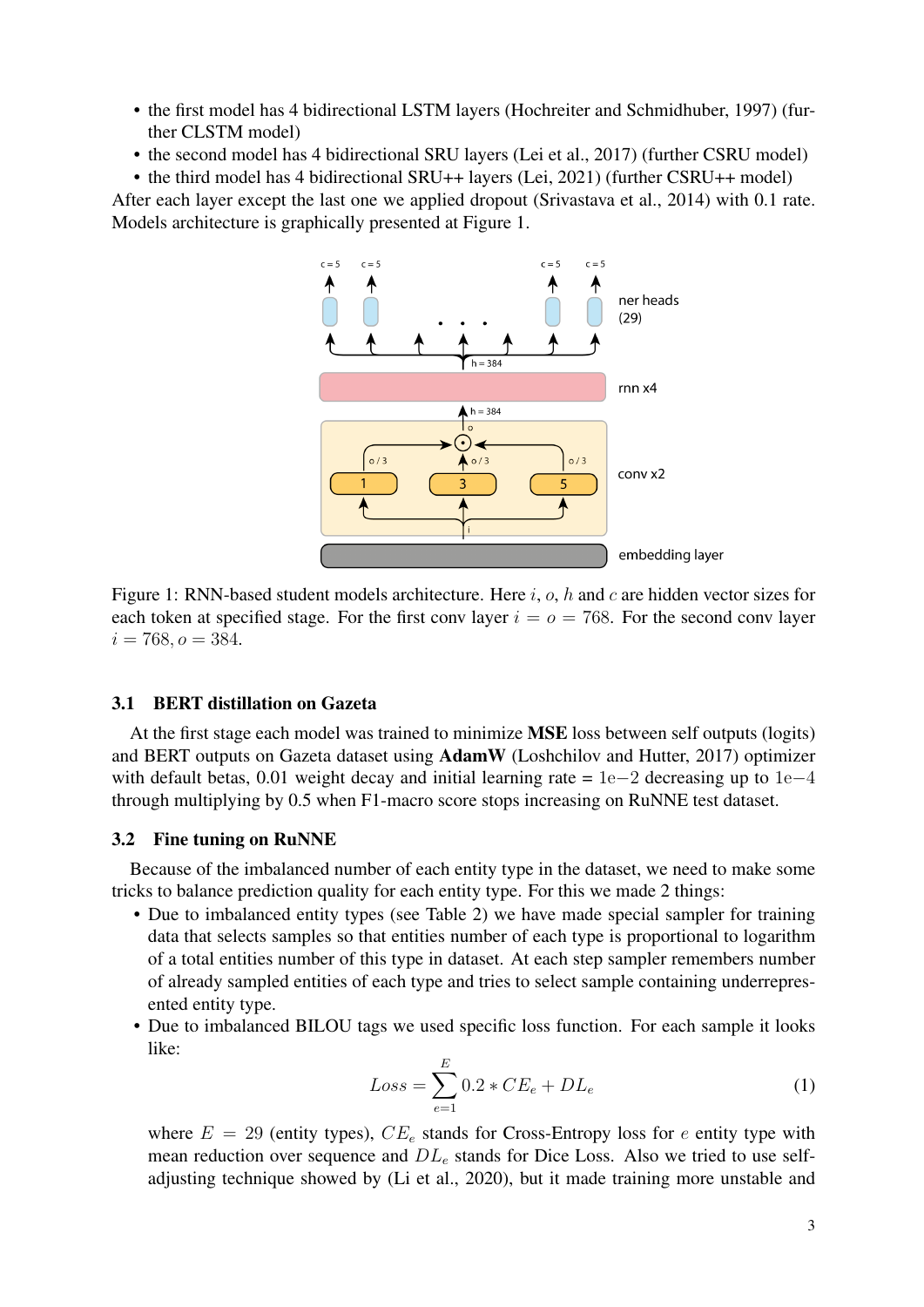gave worse results that without. So  $DL<sub>e</sub>$  looks like:

$$
DL_e = \frac{1}{C} \sum_{c=1}^{C} w_c \frac{\gamma + 2 \sum_{l=1}^{L} p_{lec} * y_{lec}}{\gamma + \sum_{l=1}^{L} p_{lec}^2 + y_{lec}^2}
$$
  
\n
$$
p_{lec} = \frac{\exp x_{lec}}{\sum_{c=1}^{C} \exp x_{lec}}
$$
 (2)

where L is a sequence length,  $C = 5$  (BILOU classes),  $x_{lec}$  – model's output at l position in sequence for  $e$  entity type and  $c$  BILOU tag,  $y_{\text{lec}} = 1$  if real token at position l is labeled as *e* entity with *c* BILOU tag else 0,  $w_c = 0$  for O tag and  $w_c = 1$  for other tags,  $\gamma = 1e-6$ for numerical stability. The final mini-batch loss is an average of the samples loss. Used optimizer is the same as in [subsection 3.1.](#page-2-1)

### <span id="page-3-0"></span>3.3 Viterbi decoding algorithm



Figure 2: Possible BILOU tags transitions (B – beginning, I – inside, L – last, O – outside, U – unit).

Having predicted logits (model's outputs) we should decode them into final BILOU tags. One of the techniques for that is a Viterbi algorithm for decoding hidden Markov chains [\(Vi](#page-6-10)[terbi, 1967;](#page-6-10) [Huang and Chiang, 2005\)](#page-5-8). For each tag it is looking for a most likely state based on previous state and predefined state transition probabilities. In our case we have 5 states (BILOU). Probabilities for transitions that are not possible were defined as 0 and possible transitions have equal probabilities with 1 sum. For example from tag B we only can go into I or L and tags O and U can't appear here so their probabilities  $= 0$ . All possible transitions are shown at [Figure 2.](#page-3-0) Having decoded BILOU tags we can get predicted entities and calculate result F1 score.

### 4 Results

<span id="page-3-1"></span>

Figure 3: F1-macro score on test RuNNE dataset during training.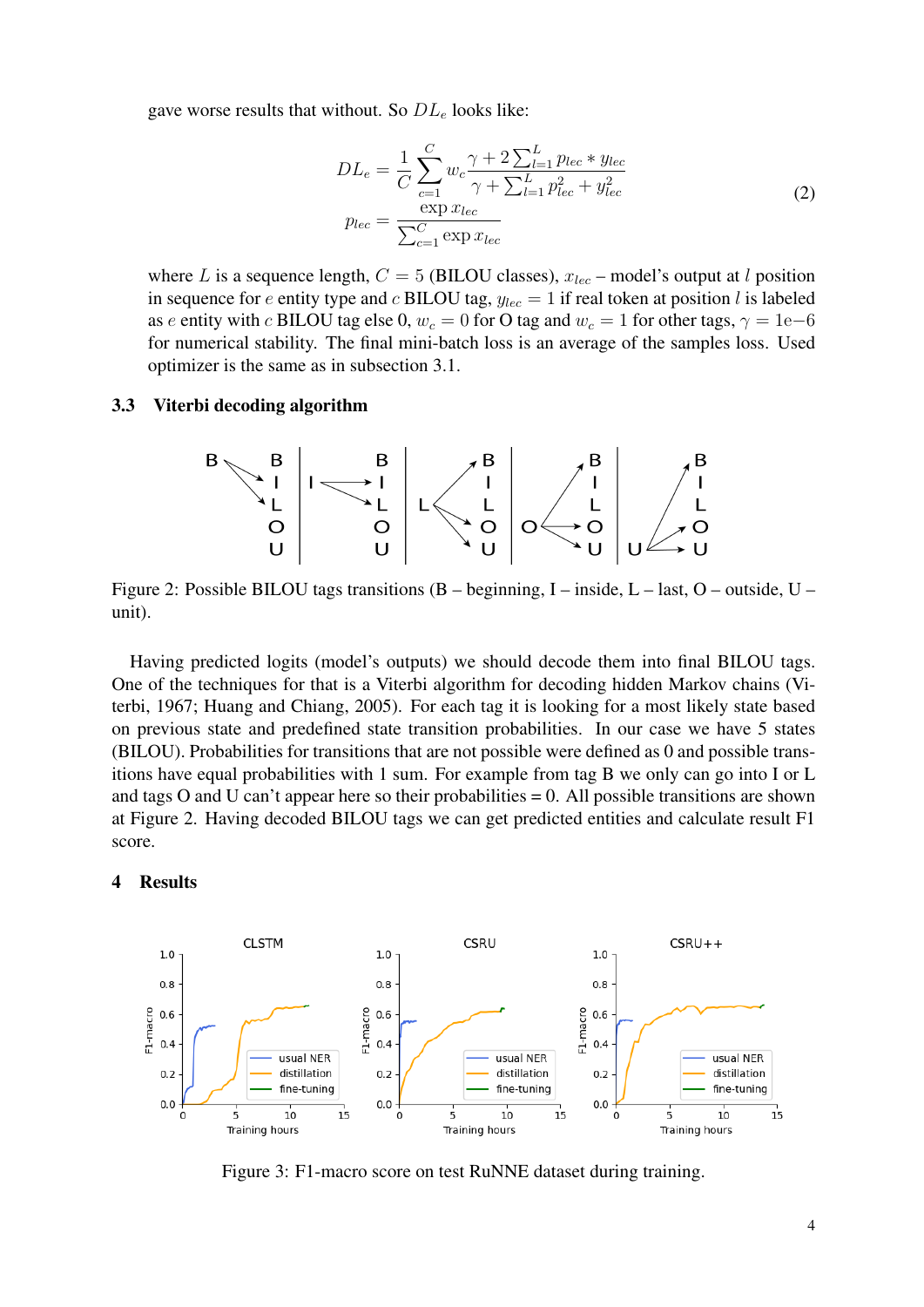Eventually we have trained 6 RNN models: 3 different architectures in two ways as described in [section 3.](#page-1-0) As far as "a picture is worth a thousand words" to be concise and not waste too much words all results are presented at [Figure 3,](#page-3-1) [Table 1](#page-4-1) and [Table 2.](#page-4-0)

<span id="page-4-1"></span>

|               | Number of         | <b>Parameters</b>        | <b>CPU</b> inference | <b>GPU</b> inference | F1 macro score  |
|---------------|-------------------|--------------------------|----------------------|----------------------|-----------------|
| <b>Model</b>  | <b>parameters</b> | reduce factor            | time (per sample)    | time (per sample)    | (target metric) |
| <b>BERT</b>   | 85.5m             | $\overline{\phantom{0}}$ | 121ms                | 7ms                  | 0.711           |
| $CSRU++$ dist | 3.4 <sub>m</sub>  | 25.3                     | 5 <sub>ms</sub>      | 3ms                  | 0.660           |
| CLSTM dist    | 6.3 <sub>m</sub>  | 13.7                     | 12ms                 | 4ms                  | 0.656           |
| CSRU dist     | 4.5 <sub>m</sub>  | 19.1                     | 6 <sub>ms</sub>      | 3ms                  | 0.636           |
| $CSRU++$      | 3.4 <sub>m</sub>  | 25.3                     | 5 <sub>ms</sub>      | 3ms                  | 0.555           |
| <b>CSRU</b>   | 4.5 <sub>m</sub>  | 19.1                     | 6 <sub>ms</sub>      | 3ms                  | 0.553           |
| <b>CLSTM</b>  | 6.3m              | 13.7                     | 12ms                 | 4 <sub>ms</sub>      | 0.522           |

Table 1: Results comparison for BERT and RNN models trained distilling BERT then finetuned as usual NER (with "dist" suffix) and trained without distillation (parameters in millions, time in milliseconds). CPU is a one core of Xeon Gold 6248. GPU is a one NVIDIA Tesla V100 SXM2 32GB.

<span id="page-4-0"></span>

| <b>Entity type</b>  | Number in dataset (sorted)   | F1 usual NER     | <b>F1</b> distilled NER | F1      |
|---------------------|------------------------------|------------------|-------------------------|---------|
|                     | (both train and test splits) | by CSRU++        | by CSRU++               | by BERT |
| F1-macro            | 5480                         | 0.556            | 0.681                   | 0.711   |
| F1-main             | 5480                         | 0.599            | 0.679                   | 0.74    |
| F1-few-shot         | 5480                         | 0.177            | 0.502                   | 0.456   |
| <b>PROFESSION</b>   | 5480                         | 0.646            | 0.681                   | 0.715   |
| <b>PERSON</b>       | 5480                         | 0.841            | 0.886                   | 0.968   |
| <b>ORGANIZATION</b> | 4744                         | 0.619            | 0.706                   | 0.751   |
| <b>EVENT</b>        | 3600                         | 0.466            | 0.556                   | 0.599   |
| <b>COUNTRY</b>      | 2977                         | 0.934            | 0.95                    | 0.958   |
| <b>DATE</b>         | 2807                         | 0.838            | 0.87                    | 0.88    |
| <b>CITY</b>         | 1342                         | 0.798            | 0.853                   | 0.938   |
| <b>NUMBER</b>       | 1256                         | 0.757            | 0.833                   | 0.826   |
| <b>AGE</b>          | 692                          | 0.901            | 0.912                   | 0.921   |
| <b>ORDINAL</b>      | 672                          | 0.798            | 0.795                   | 0.858   |
| <b>NATIONALITY</b>  | 460                          | 0.688            | 0.698                   | 0.825   |
| LAW                 | 458                          | 0.352            | 0.444                   | 0.476   |
| <b>AWARD</b>        | 457                          | 0.432            | 0.545                   | 0.673   |
| STATE_OR_PROVINCE   | 455                          | 0.769            | 0.818                   | 0.907   |
| <b>FACILITY</b>     | 434                          | 0.297            | 0.403                   | 0.641   |
| <b>IDEOLOGY</b>     | 343                          | 0.605            | 0.692                   | 0.722   |
| <b>LOCATION</b>     | 336                          | 0.5              | 0.598                   | 0.579   |
| <b>PRODUCT</b>      | 291                          | 0.485            | 0.684                   | 0.647   |
| <b>CRIME</b>        | 217                          | 0.424            | 0.539                   | 0.701   |
| <b>MONEY</b>        | 214                          | 0.69             | 0.759                   | 0.736   |
| <b>TIME</b>         | 201                          | 0.568            | 0.739                   | 0.736   |
| WORK OF ART         | 127                          | 0.058            | 0.535                   | 0.607   |
| <b>DISTRICT</b>     | 123                          | 0.146            | 0.632                   | 0.756   |
| <b>RELIGION</b>     | 118                          | 0.75             | 0.744                   | 0.936   |
| <b>PERCENT</b>      | 89                           | 0.2              | 0.471                   | 0.615   |
| <b>DISEASE</b>      | 89                           | 0.615            | 0.615                   | 0.427   |
| <b>PENALTY</b>      | 51                           | 0.667            | 0.571                   | 0.333   |
| <b>LANGUAGE</b>     | 51                           | 0.273            | 0.5                     | 0.667   |
| <b>FAMILY</b>       | 31                           | $\boldsymbol{0}$ | 0.125                   | 0.211   |

Table 2: Detailed F1 scores for each entity type. F1-few-shot - averaged F1 over DISEASE, PENALTY and WORK OF ART (RuNNE competition metric). F1-main - averaged F1 over other entity types (RuNNE competition metric).

As we can see from [Figure 3](#page-3-1) SRU-based models was trained and converged faster than LSTM. Despite CSRU++ converged by F1-macro score at 7.5 hours of training, MSE loss on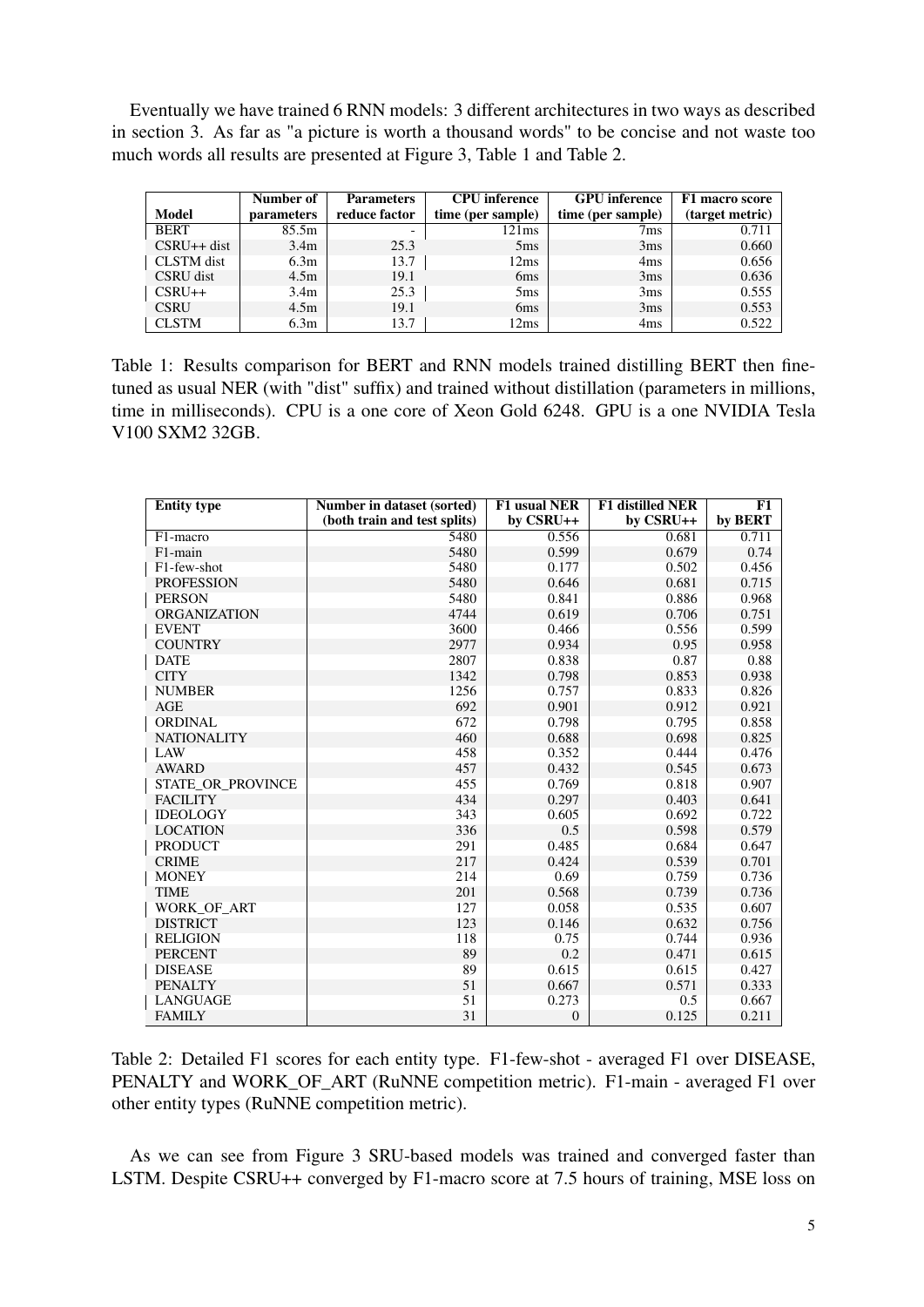Gazeta continued decreasing so we kept training before MSE has converged. After distillation fine-tuning stage gave a little increase in F1 score  $(0.01 - 0.03)$ .

As was expected models that were pre-trained distilling BERT showed much better results than models trained without distillation technique. All models have significantly less parameters than BERT (CLSTM 13 times less, CSRU 19 times less and CSRU++ 25 times less) and are faster than big BERT model. Since idea of SRU architecture is "fast recurrence", CSRU and CSRU++ outperforms CLSTM by inference time. CSRU++ produced a little bit better score in our training conditions.

# 5 Discussion

Knowledge distillation is a useful technique for compressing a model. Parameters reduce factor inflicts the quality of the result model. Though we have lost 0.05 score points (from 0.71 for BERT to 0.66 for CSRU++) we managed to crucially reduce number of model parameters (25 times for CSRU++). We have carried out a number of the experiments with different hyperparameters but there may be some more suitable architectures and training tricks that might produce better results even with such reduce factor. We think that the first of all deserving attention to improve is a loss function. There may be helpful to use BILOU weights with Cross-Entropy loss or even different loss concept. We have investigated on using weighted CE a bit, but got worse results. Definitely other models architectures may be used to experiment with.

Our experiments scripts may be found at [https://github.com/iluvvatar/bert-vs-rnn-runne.](https://github.com/iluvvatar/bert-vs-rnn-runne)

# Acknowledgements

Thanks to my scientific director Ivan Bondarenko (NSU, Russia Novosibirsk, i.bondarenko@g.nsu.ru) for providing BERT-based model used in RuNNE competition and consulting in some aspects of my work.

#### References

- <span id="page-5-1"></span>Ekaterina Artemova, Maksim Zmeev, Natalia Loukachevitch, Igor Rozhkov, Tatiana Batura, Pavel Braslavski, Vladimir Ivanov, and Elena Tutubalina. 2022. Runne-2022 shared task: Recognizing nested named entities. *Computational Linguistics and Intellectual Technologies: Proceedings of the International Conference "Dialog"*.
- <span id="page-5-2"></span>Cristian Bucila, Rich Caruana, and Alexandru Niculescu-Mizil. 2006. Model compression. // *Proceedings of the 12th ACM SIGKDD International Conference on Knowledge Discovery and Data Mining*, KDD '06, P 535–541, New York, NY, USA. Association for Computing Machinery.
- <span id="page-5-4"></span>Guobin Chen, Wongun Choi, Xiang Yu, Tony X. Han, and Manmohan Chandraker. 2017. Learning efficient object detection models with knowledge distillation. // *NIPS*.
- <span id="page-5-0"></span>Jacob Devlin, Ming-Wei Chang, Kenton Lee, and Kristina Toutanova. 2018. Bert: Pre-training of deep bidirectional transformers for language understanding.
- <span id="page-5-5"></span>Ilya Gusev. 2020. Dataset for automatic summarization of russian news. // *Artificial Intelligence and Natural Language*, P 122–134, Cham. Springer International Publishing.
- <span id="page-5-3"></span>Geoffrey Hinton, Oriol Vinyals, and Jeff Dean. 2015. Distilling the knowledge in a neural network.
- <span id="page-5-7"></span>Sepp Hochreiter and Jürgen Schmidhuber. 1997. Long short-term memory. *Neural computation*, 9(8):1735–1780.
- <span id="page-5-8"></span>Liang Huang and David Chiang. 2005. Better k-best parsing. // *Proceedings of the Ninth International Workshop on Parsing Technology*, P 53–64, Vancouver, British Columbia, oct. Association for Computational Linguistics.
- <span id="page-5-6"></span>Sergey Ioffe and Christian Szegedy. 2015. Batch normalization: Accelerating deep network training by reducing internal covariate shift. *CoRR*, abs/1502.03167.